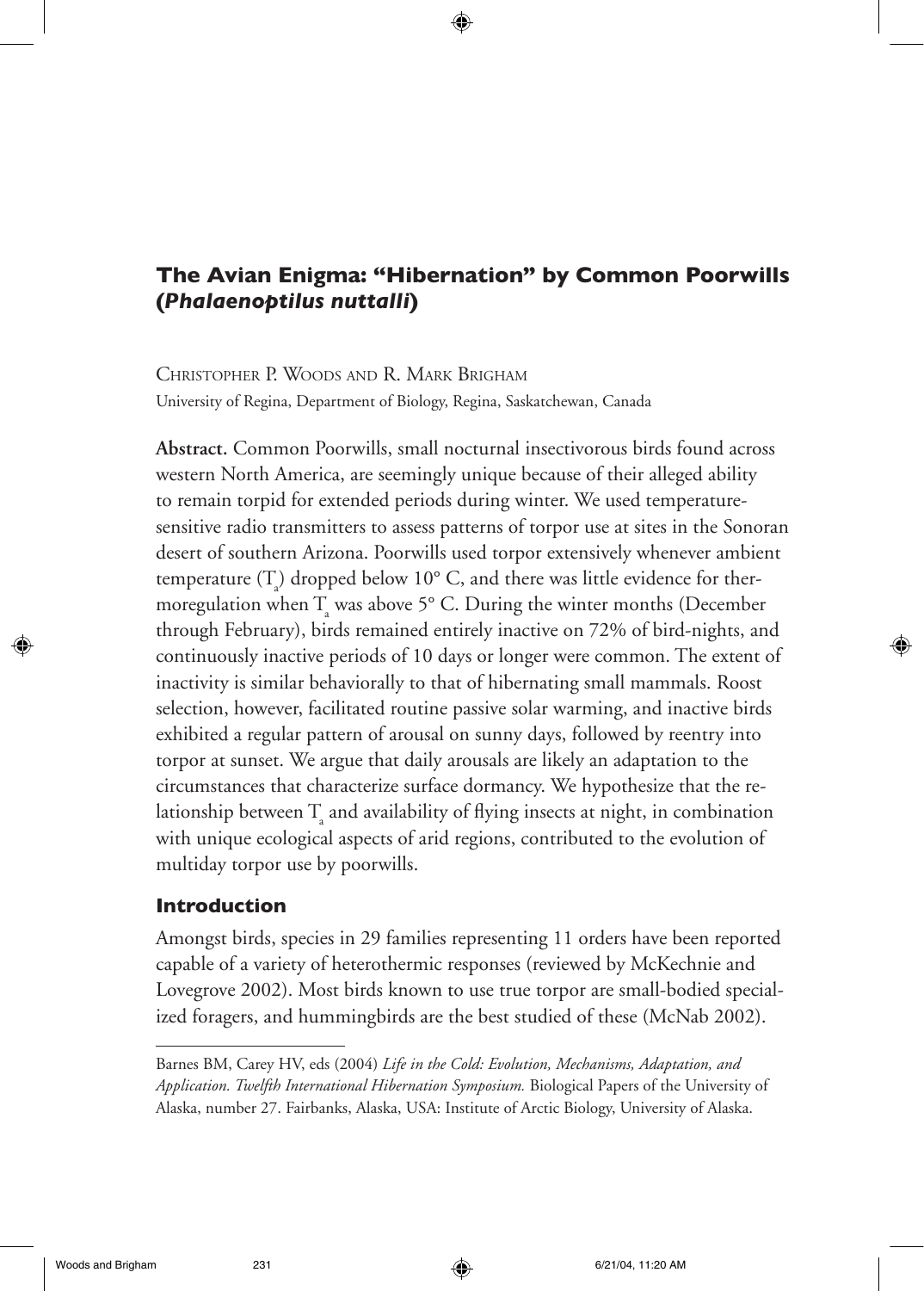The other group for whom torpor use is well known are nightjars and their allies, most of whom are nocturnal insectivores (Holyoak, 2001). Most nightjars studied use torpor for brief periods, but among this group and indeed all other birds, the Common Poorwill (*Phalaenoptilus nuttallii*; henceforth poorwill) is unique because of its alleged ability to remain torpid for extended periods e.g., hibernate during the winter (French 1993); although McAtee (1947) summarized unconfirmed reports that some swifts (*Chaetura* sp.) and possibly swallows (*Progne* sp.) may hibernate.

⊕

Poorwills are small (ca. 50 g) nocturnal insectivores found across western North America in arid or semiarid habitats with limited overhead cover. Indigenous peoples of the American southwest were ostensibly aware of the poorwill's habits; it is known as Hölchoko, 'the sleeping one' to the Hopi, and Rea (1983) argued that the Pima were aware of its ability to enter torpor. Culbertson (1946) provided the first scientific documentation of torpor and Jaeger (1948, 1949) monitored a seemingly hibernating poorwill. Subsequent workers investigated torpor use by poorwills under a variety of laboratory conditions (Austin and Bradley, 1969; Bartholomew et al., 1957, 1962; Brauner, 1952; Howell and Bartholomew, 1959; Ligon, 1970; Withers, 1977). The development of small radio-transmitters permitted an assessment of torpor use by free-ranging birds, which indicated that torpor is used regularly before and after nesting, as well as in winter (Brigham, 1992; Csada and Brigham, 1994; French, 1993). However, the way in which poorwills use torpor remained unclear. Some authors described torpor bouts in winter with daily or cyclical arousals (French, 1993; Ligon, 1970), whereas others suggested that overwintering birds typically remain continuously torpid for many days (Bartholomew et al., 1957; Jaeger, 1949). We present data on torpor use and "hibernation" by free-ranging birds at an over wintering site, and speculate about why poorwills are the only birds currently known to remain inactive for extended periods during winter.

Data were collected between 1996 and 1999 at two sites in the Sonoran desert ecosystem in southern Arizona (Woods 2002). Both sites were within 100 km of Tucson: the Audubon Society Appleton-Whittell Research Ranch (31° 36' N, 110° 30' W) and foothills of the Tortolita Mountains (32° 32' N, 111° 00' W). Most poorwills were caught at night either using mist nets and taped playbacks of territorial calls or a spotlight and long-handled net (Jackson, 1984; Swenson and Swenson, 1977). Captured birds were outfitted with a temperature-sensitive radio transmitter (Holohil Systems Inc., Carp, ON), affixed to an elastic harness slipped over the wings (Brigham, 1992; Hill et al.,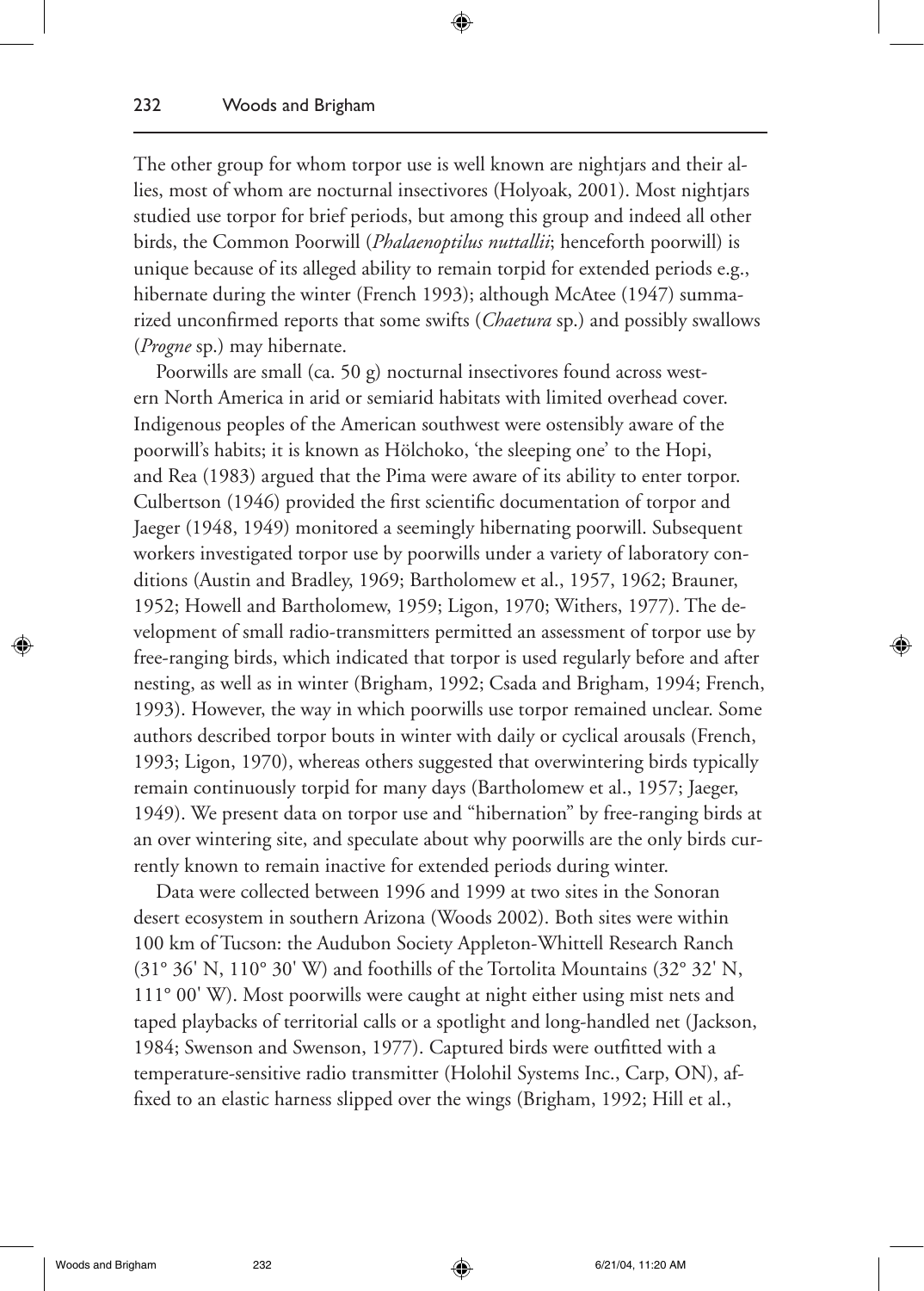1999). Transmitters were positioned against the intrascapular skin, where overlying feathers insulated them, and we inferred body temperature  $(T_{\rm b})$  based on the measured skin temperature ( $T_{\mu}$ ; Brigham, 1992). Tagged birds were monitored remotely with a Lotek SRX 400 data-logging receiver (Lotek Engineering, Inc., Newmarket, ON). Transmitter pulse rate varied with temperature, and in conjunction with transmitter-specific calibration curves, we were thus able to continuously monitor  $T_{st}$ .

◈

### **Torpor Use by Poorwills and its Correlates**

We conservatively defined torpor bouts based on  $T_{\text{sk}}$  < 25° C, since one bird was active at 27.3° C and several were active with  $T_{\text{at}}$  at or just below 30° C. During torpor bouts, however,  $\rm T_{\rm sk}$  dropped rapidly to near  $\rm T_{\rm a}$ , and there was little evidence for thermoregulation unless  $T_{\text{a}}$  dropped below about 5.5° C, below which they apparently defended  $\rm T_{\rm b}$ , since  $\rm T_{\rm sk}$  did not fall appreciably below 5.5° C regardless of the extent to which  $T_{\text{a}}$  did (Woods 2002).

Torpor was used extensively by poorwills whenever  $\mathrm{T}_\mathrm{a}$  approached or dropped below ca. 10° C, and the likelihood that birds used torpor was highly correlated with  $T_{\text{a}}$  at sunset ( $F_{1, 442}$  = 629.0,  $R^2$  = 0.59,  $p < 0.001$ ,  $\beta$  = -0.77). Bouts of torpor were recorded as late as 15 June and commenced as early as 5 October (Fig. 1). Entry into torpor by active (versus inactive, see "Inactivity During Winter" below) birds was invariably preceded by foraging. For bouts in October, November, March, and April, torpor bouts commenced 216 min after sunset on average. Bouts by these birds averaged 12.9 h in duration, and the minimum  $T_{sk}$ of torpid birds averaged 9.6˚ C.

We evaluated the influence of prey availability on torpor using artificial lighting to attract and illuminate insects for foraging poorwills during autumn. In each of three open areas used for foraging by a radio-tagged poorwill, we erected a "supplemental" light, which consisted of an 18-watt fluorescent bulb mounted 2 m above the ground. Each light came on at twilight, remained on for four to eight hours, and illuminated an area ca. 20 m in radius. Field observations confirmed that the birds often foraged in the circle of light provided (in fact, at dusk on many evenings birds flew directly to the lights from their day roosts). Torpor was used on fewer nights by birds that had supplemental illumination (34.4% of bird-nights) compared to those that did not (72.3% of bird-nights;  $\chi^2_{1}$  = 15.6, P < 0.001). Moreover, other data collected in the context of this study demonstrated that the density of flying insects was tightly and positively correlated with  $T_{\scriptscriptstyle\rm a}$  such that when  $T_{\scriptscriptstyle\rm a}$  dropped below ca. 10° C few or no flying insects were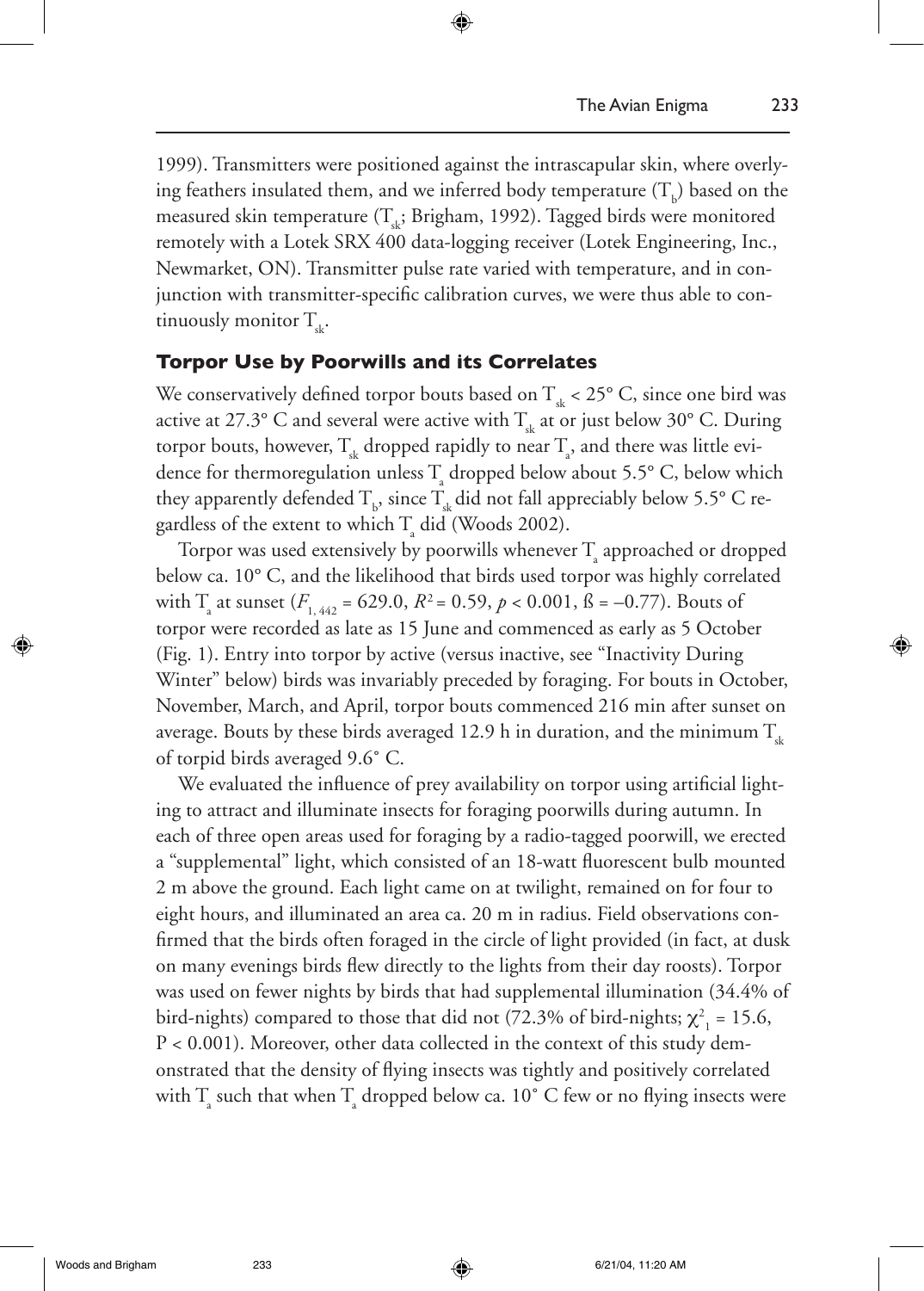

⊕

*Fig. 1. Percentage of bird-nights by month during which Common Poorwills used torpor (hatched bars) and remained entirely inactive (solid bars) in southern Arizona (see text for distinction between torpor use and inactivity). Sample sizes range from 106 to 270 bird-nights for 8 to 14 individuals per month, and 2,183 bird-nights overall.* 

available (Woods 2002). Poorwills thus used torpor at times when low  $\mathrm{T}_\mathrm{a}^{\mathrm{}}$  increased metabolic costs while foraging became increasingly inefficient owing to a reduction in prey abundance.

### **Inactivity During Winter, or Do Poorwills Hibernate?**

We defined a bird as inactive if it remained in torpor or entered torpor without exhibiting physical movement of any kind at or after sunset on any given evening. The earliest date in autumn that an individual remained inactive was 16 October and the latest in spring was 16 April, but most inactivity occurred during December, January, and February. During those three months, nine individuals were inactive on 469 of 654 bird-nights (72%). Of the nine birds, seven were monitored during the unseasonably warm winter of 1998–9 when daily maximum  $T_{\text{a}}$  was ca. 5° C above normal. During the "normal" winter of 1997–8, two birds were inactive on 121 of 132 bird-nights (92%). Overall, individual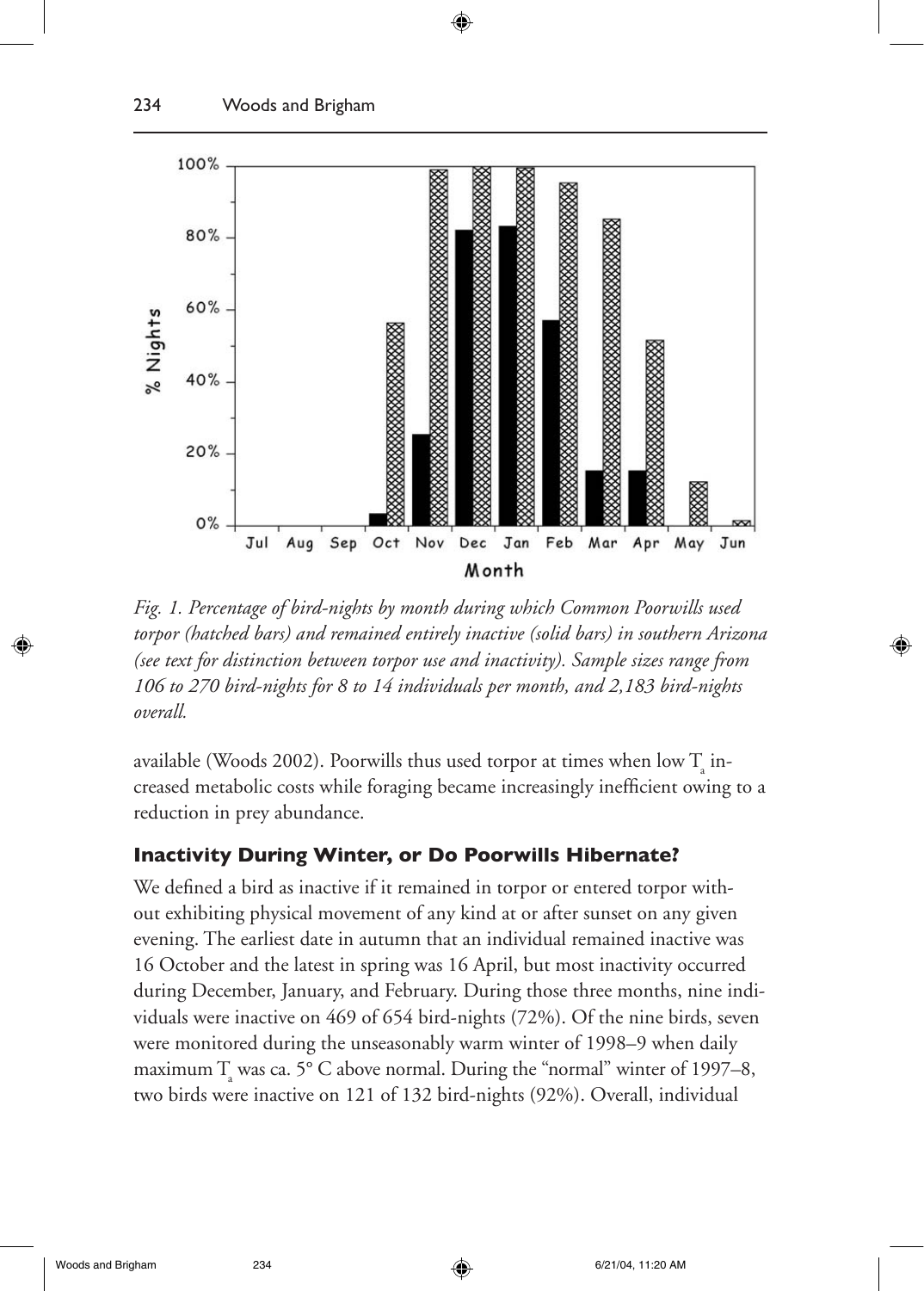nightly inactivity varied between 39.5 and 93.8%. Logistic limitations precluded us from collecting continuous records throughout the winter months for most birds, but nevertheless we recorded continuously inactive periods of  $\geq 10$  days by seven individuals on 13 occasions, and four periods of inactivity of  $\geq 20$  days by three birds (maximum 25 days). This provides strong evidence that under natural conditions poorwills remain inactive for considerable periods of time during winter.

⊕

So, do poorwills hibernate? Hibernation is defined as the state of winter lethargy with a reduction in  $\rm T_{b}$  and metabolic rate by animals that are homeothermic temperature regulators when active (IUPS Thermal Commission 2001). In a typical mammalian hibernator, individuals spend extended periods (days or weeks) torpid interspersed with short bouts of normothermia during which activity may occur (Geiser and Ruf, 1995). We found the extent to which poorwills remained inactive to be behaviorally similar to hibernating small mammals. The birds we monitored routinely remained inactive for periods of  $\geq 10$ days, and when not warmed by the sun (see below) they periodically aroused at roughly five-day intervals (Woods, 2002). Moreover, because poorwills remained entirely inactive for long periods, during which time arousals occurred spontaneously (Woods, 2002), we argue that they may make a useful alternative model to test hypotheses about the utility of periodic arousal.

Unlike mammalian hibernators, however, poorwills always roosted in exposed sites that were open to the south or southwest (typically under prickly pear cactus or alongside exposed rocks). Earlier descriptions of poorwill winter roosts also refer to southerly exposure (Jaeger, 1949; Stebbins, 1957; Thorburg, 1953). Winter days were frequently sunny in our study, and because the sun shone directly on the birds, these roosts facilitated routine passive solar warming. Consequently inactive poorwills exhibited a regular pattern of arousal on sunny days, apparently owing to solar warming, followed by re-entry into torpor at sunset (Fig. 2). For inactive birds,  $T_{sk}$  rose above 25° C on 84% of bird-days in 1998–9. Torpor bouts by inactive birds averaged 22.7 hours and minimum  $T_{sk}$  averaged 6.4° C. It is noteworthy that torpor use, regardless of activity, was ubiquitous through the winter months; poorwills entered torpor on 98.4% of bird-nights between 1 December and 28 February.

Apart from poorwills, no animal of which we are aware remains mostly inactive in exposed situations through the winter, whether shaded or in the sun, although torpid fat-tailed antechinus (*Pseudantechinus macdonnellensis*) regularly bask in the morning and use the sun as an energy source for rewarming (Geiser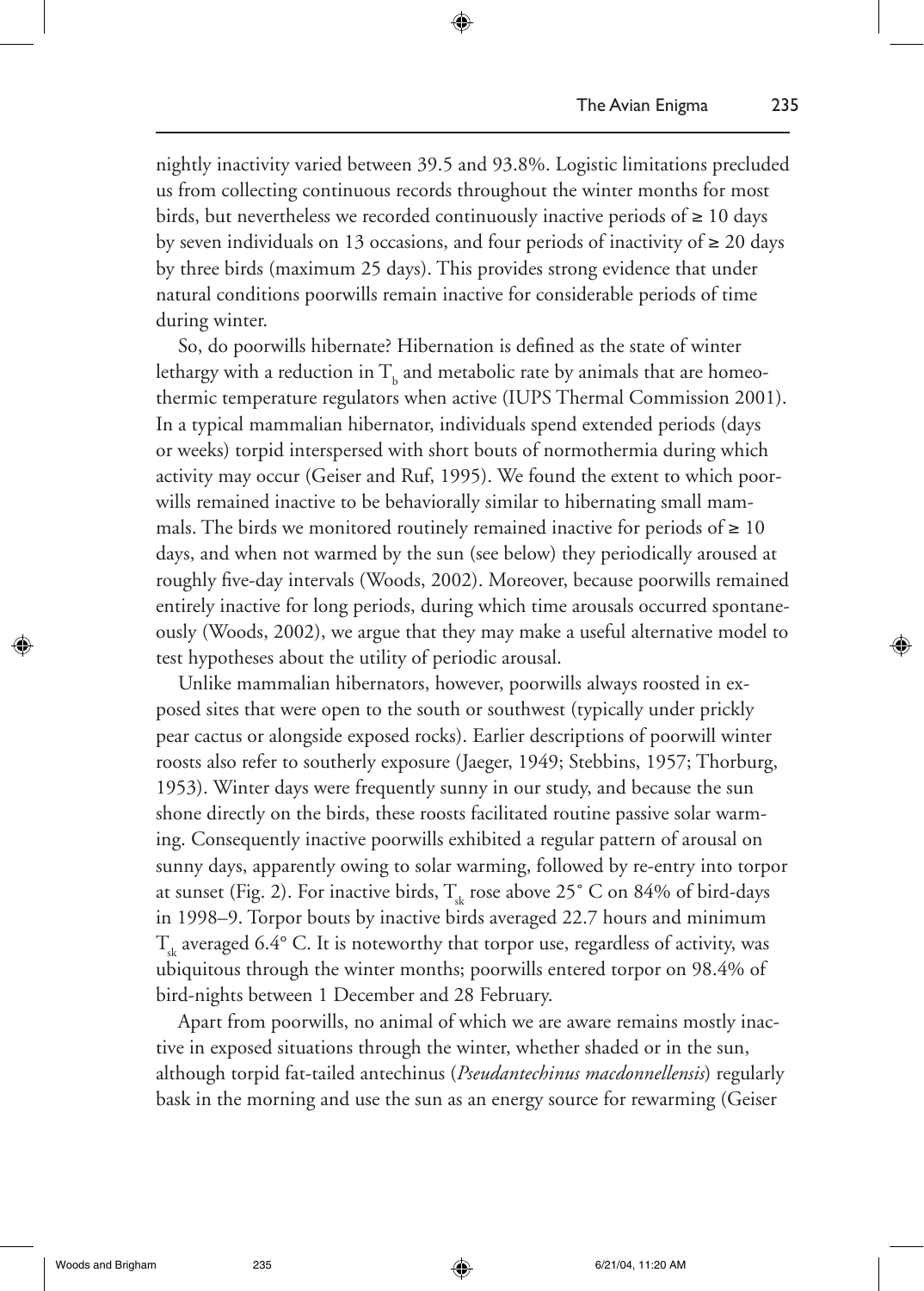

◈

*Fig. 2.*  $T_{\scriptscriptstyle{sk}}$  *(thick) and*  $T_{\scriptscriptstyle{a}}$  *(thin) on 1 Dec 1998 for a Common Poorwill in southern Arizona that remained entirely inactive at sunset. Triangles indicate sunrise and sunset time.*

et al., 2002). Without exception, mammalian hibernacula are in sheltered locations. Passive daily arousal in poorwills then is likely an adaptation to the circumstances that characterize surface dormancy. Environmental conditions, microclimate, and sundry other factors are clearly more variable for an exposed animal than one in the protective confines of a burrow or cave. Consequently, poorwills that are passively warmed on a daily basis maintain the ability to become active quickly or to forage at dusk in response to changing circumstances with minimal energetic cost.

### **The Evolution of Torpor and Inactivity by Poorwills**

Factors that limit the range of bats and birds are intriguing because flight allows for the use of spatially discrete habitats. Migration permits breeding and nonbreeding requirements to be satisfied in different, often widely separated environments. Perhaps owing to presumed simplicity, factors limiting the range of birds outside the breeding season have been relatively poorly studied. In winter,

⊕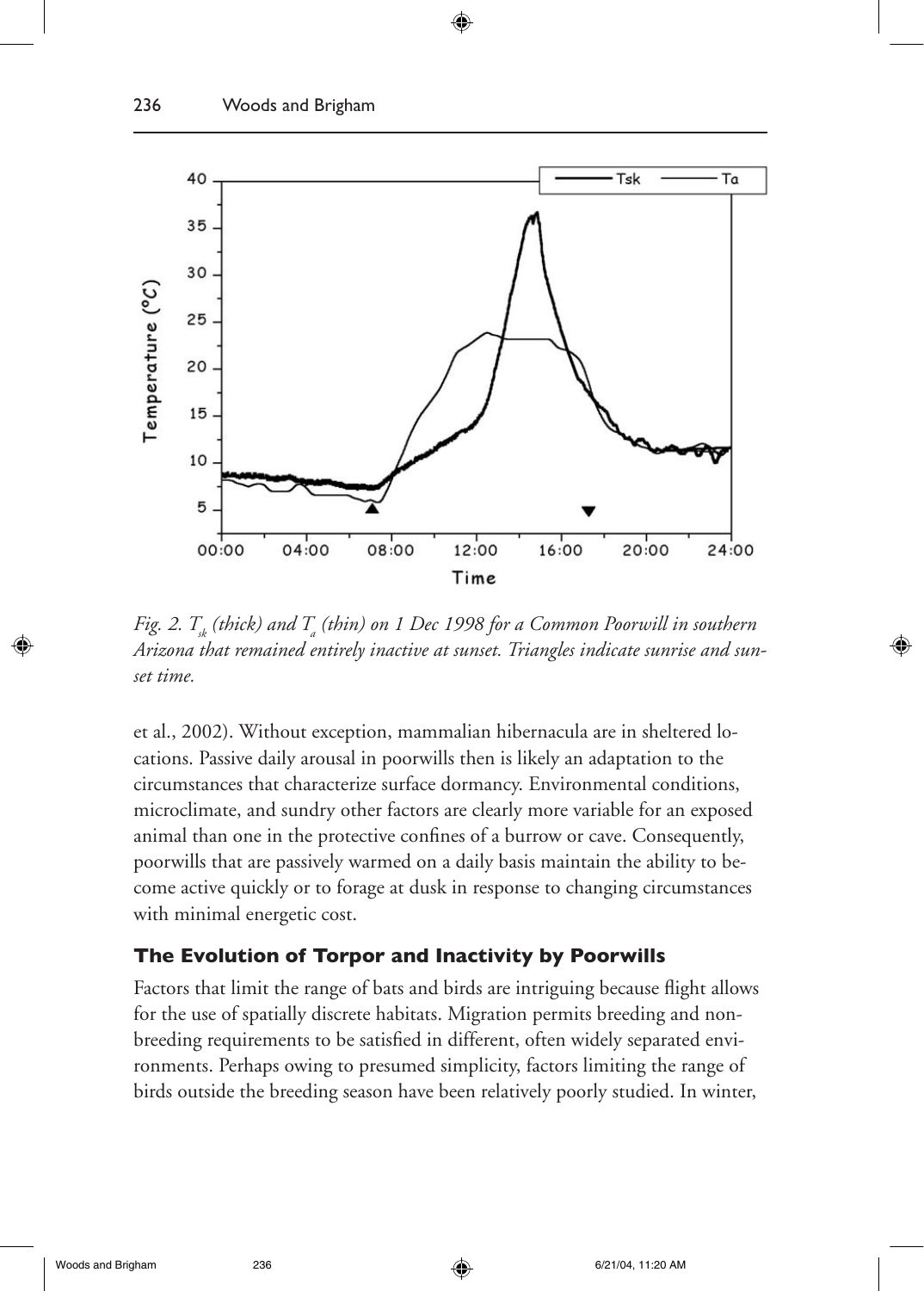torpor reduces the limitations that food availability imposes on where animals can survive, and it is apparently more common in birds than previously thought (McKechnie and Lovegrove, 2002). Why then have no birds other than poorwills birds evolved deep or multiday bouts of torpor? We hypothesize that this physiological capability is an adaptation to a specialized diet of flying insects in an arid environment with limited productivity and was further selected for by interspecific competition with other similarly sized insectivores for prey in winter.

⊕

Poorwills have unique physiological adaptations that suggest a long association with hot, arid environments, including a wide thermoneutral zone, an efficient ratio of evaporative water loss to heat production, and white, unmarked eggs (unlike other caprimulgids) with a high solar reflectance (Bartholomew et al., 1962; Lasiewski, 1969; Ingels et al., 1984; Woods, 2002). What makes deserts important for torpor expression? Diapause, torpor, hibernation, migration, and other physiological or behavioral strategies moderate the effects of variation in habitat quality. Moreover, they occur partly in response to increasing variability in components of environmental quality most meaningful to animals living there. Consequently, selection for these strategies should be strongest in habitats where the extremes of variation, as well as their regularity or predictability, occur with the greatest frequency and severity. For example, few animals breeding in tropical regions migrate or hibernate, whereas few breeding in the arctic do not (cf. Newton and Dale, 1996). Arid places with low productivity are characterized by extremes of both temperature and the availability of food and water. These factors often vary daily and/or seasonally in a predictable manner and, consequently, these environments are full of animals that employ hibernation- or estivation-like strategies, which allow residence where conditions may otherwise be unsuitable for survival. Moreover, given the exposed roosts of inactive poorwills and the pattern of torpor bouts, frequent sunny winter days also appear important for overwintering poorwills. Regular solar radiation provides an energy source for passive rewarming not available to heterotherms in regions with long dark winters. Taken together, we propose that the relationship between  $T$ and the availability of flying insects at night, the variation in these factors both nightly and seasonally in arid regions, the low productivity of these regions, and the frequency of sunny days all selected for the evolution of multiday torpor bouts by poorwills.

Currently, our knowledge about torpor use by other desert-dwelling caprimulgids is limited. Caprimulgids are insectivores whose prey are uncommon during cold weather. Thus all temperate caprimulgids are migratory to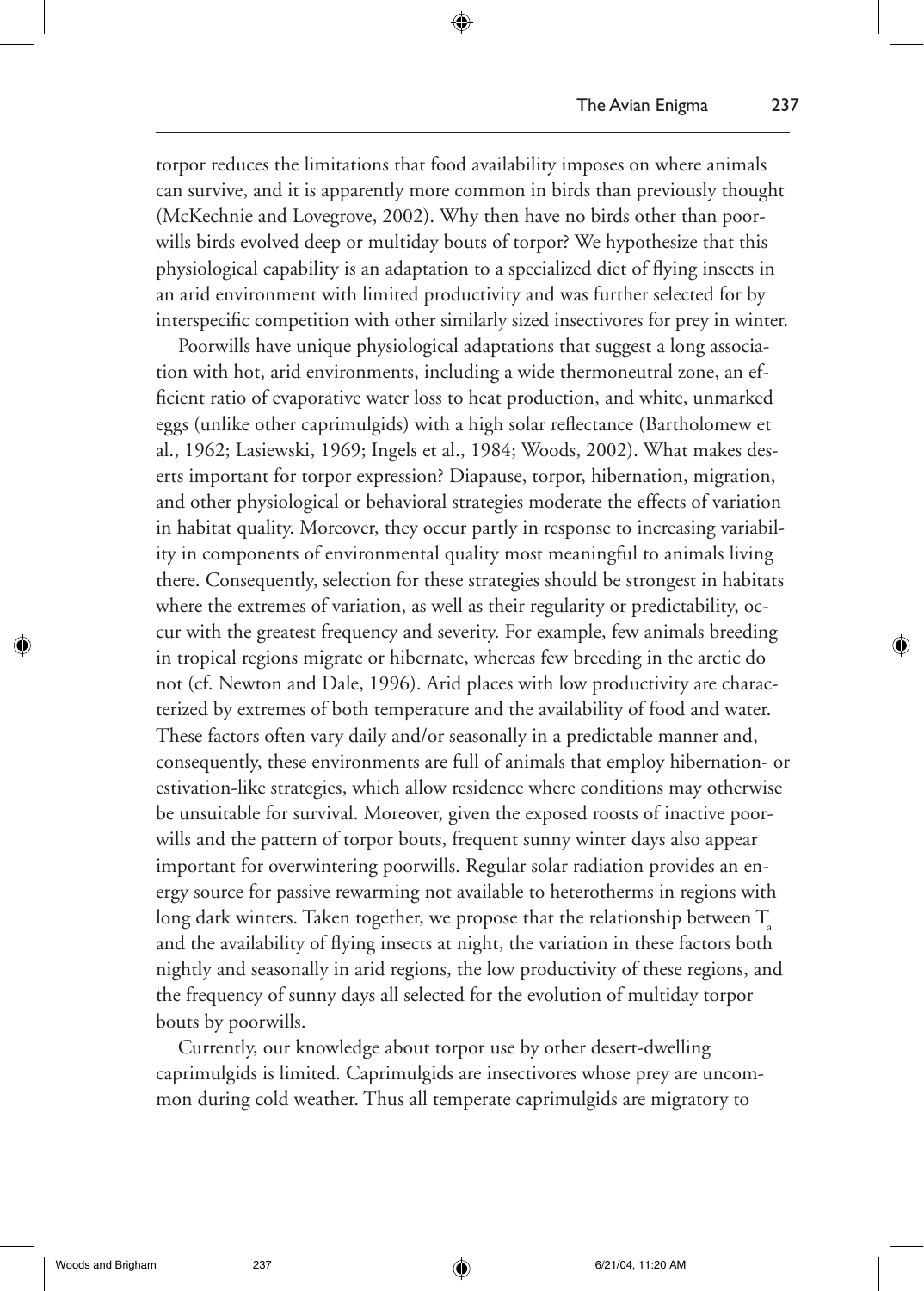some extent. In North America, migratory poorwills presumably winter within the year-round range of resident birds in the southern United States and Mexico, and also overlap in southern portions of that range with other caprimulgids. Migrants must therefore compete with resident birds for limited food resources in northern portions of their winter range, and with other resident and migratory caprimulgids for those same resources farther south. Further competition may occur with migratory and resident insectivorous owls and bats, and owing to the geography of North and Central America, these animals are concentrated in a region during winter that is geographically much smaller than the region over which they breed.

⊕

Perhaps owing to similar foraging strategies, evidence for competitive displacement has been observed within North American caprimulgids and between them and bats (Bjorklund and Bjorklund, 1983/1984; Boyce, 1980; Brigham and Fenton, 1991; Caccamise, 1974; Shields and Bildstein, 1979; Stevenson et al., 1983). Poorwills are the smallest North American caprimulgid, and timid birds as well, and we occasionally observed poorwills leave foraging areas when bats arrived. It is thus plausible that they would be displaced in interactions with larger or more aggressive species, and poorwills probably moderate this competition by wintering north of the winter range of those species, where torpor use is necessary to balance long-term energy budgets. Consequently, historical overwinter survival was probably greater for northern birds that used torpor to lower energy requirements, and extended periods of inactivity likely developed as an extension of daily torpor bouts, as is evidenced by the daily arousal of inactive birds. A similar combination of factors may occur for other caprimulgids overwintering in arid regions, and other "hibernating" species may yet be documented. We propose that Spotted Nightjars in Australia (*Eurostopodus argus*), Band-winged Nightjars (*Caprimulgus longirostris*) in South America, and Freckled Nightjars (*Caprimulgus tristigma*) in southern Africa are candidates worthy of investigation.

#### **Literature Cited**

- Austin GT, Bradley WG (1969) Additional responses of the Poor-will to low temperatures. *Auk* 86:717–725.
- Bartholomew GA, Howell TR, Cade TJ (1957) Torpidity in the White-throated Swift, Anna Hummingbird, and Poor-will. *Condor* 59:145–155.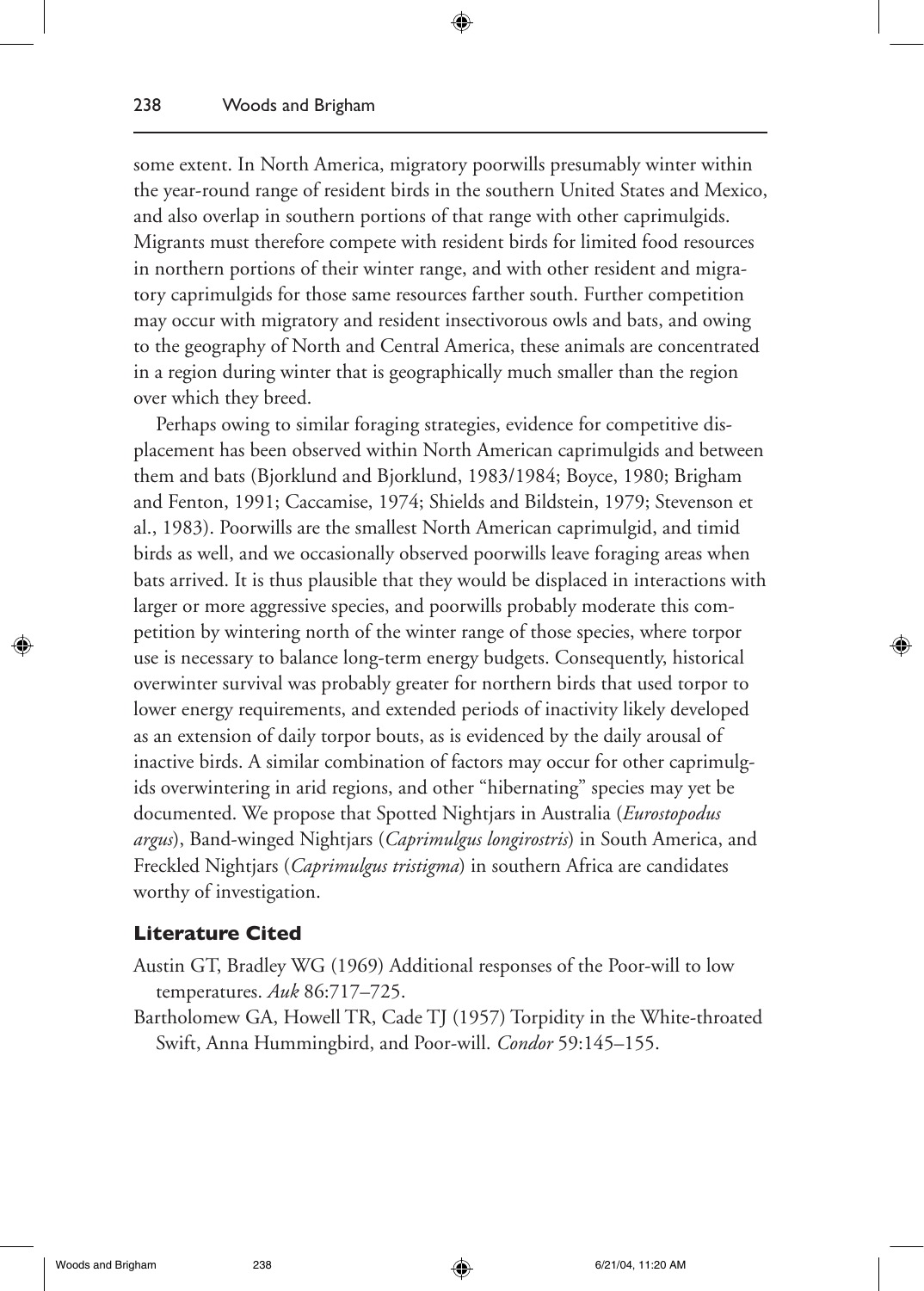Bartholomew GA, Hudson JW, Howell TR (1962) Body temperature, oxygen consumption, evaporative water loss, and heart rate in the Poor-will. *Condor* 64:117–125.

⊕

Bjorklund R, Bjorklund E (1983/1984) Notes on the behavior and nesting of caprimulgids in the Sand Ridge State Forest. *Ill Aud Bull* 207:21–28.

Boyce MS (1980) Possible competitive displacement between Common Nighthawks and bats in southwestern Oregon. *Murrelet* 61:35.

Brauner J (1952) Reactions of Poor-wills to light and temperature. *Condor* 54: 152–159.

Brigham RM (1992) Daily torpor in a free-ranging goatsucker, the Common Poorwill (*Phalaenoptilus nuttallii*). *Phys Zool* 65:457–472.

Brigham RM, Fenton MB (1991) Convergence in foraging strategies by two morphologically and phylogenetically distinct nocturnal aerial insectivores. *J Zool* 223:475–490.

- Caccamise DF (1974) Competitive relationships of the Common and Lesser Nighthawks. *Condor* 76:1–20.
- Csada RD, Brigham RM (1994) Reproduction constrains the use of daily torpor by free-ranging common poorwills (*Phalaenoptilus nuttallii*) (Aces: Caprimulgidae). *J Zool* 234:209–216.
- Culbertson AE (1946) Occurrences of poor-wills in the Sierran foothills in winter. *Condor* 48:158–159.
- French AR (1993) Hibernation in birds: Comparisons with mammals. In Carey C, Florant GL, Wunder BA, and Horowitz B (eds), *Life in the Cold: Ecological, Physiological, and Molecular Mechanisms*. Boulder: Westview Press, pp. 43–53.
- Geiser F, Ruf T (1995) Hibernation versus daily torpor in mammals and birds: Physiological variables and classification of torpor patterns. *Physiol Zool* 68: 935–966.
- Geiser F, Goodship N, Pavey CR (2002) Was basking important in the evolution of mammalian endothermy? *Naturwissen* 89:412–414.
- Hill IF, Cresswell BH, Kenward RE (1999) Field-testing the suitability of a new back-pack harness for radio-tagging passerines. *J Avian Biol* 30:135–142.
- Holyoak DT (2001) *Nightjars and Their Allies: The Caprimulgiformes*. New York: Oxford University Press.

Howell TR, Bartholomew GA (1959) Further experiments on torpidity in the poor-will. *Condor* 61:180–185.